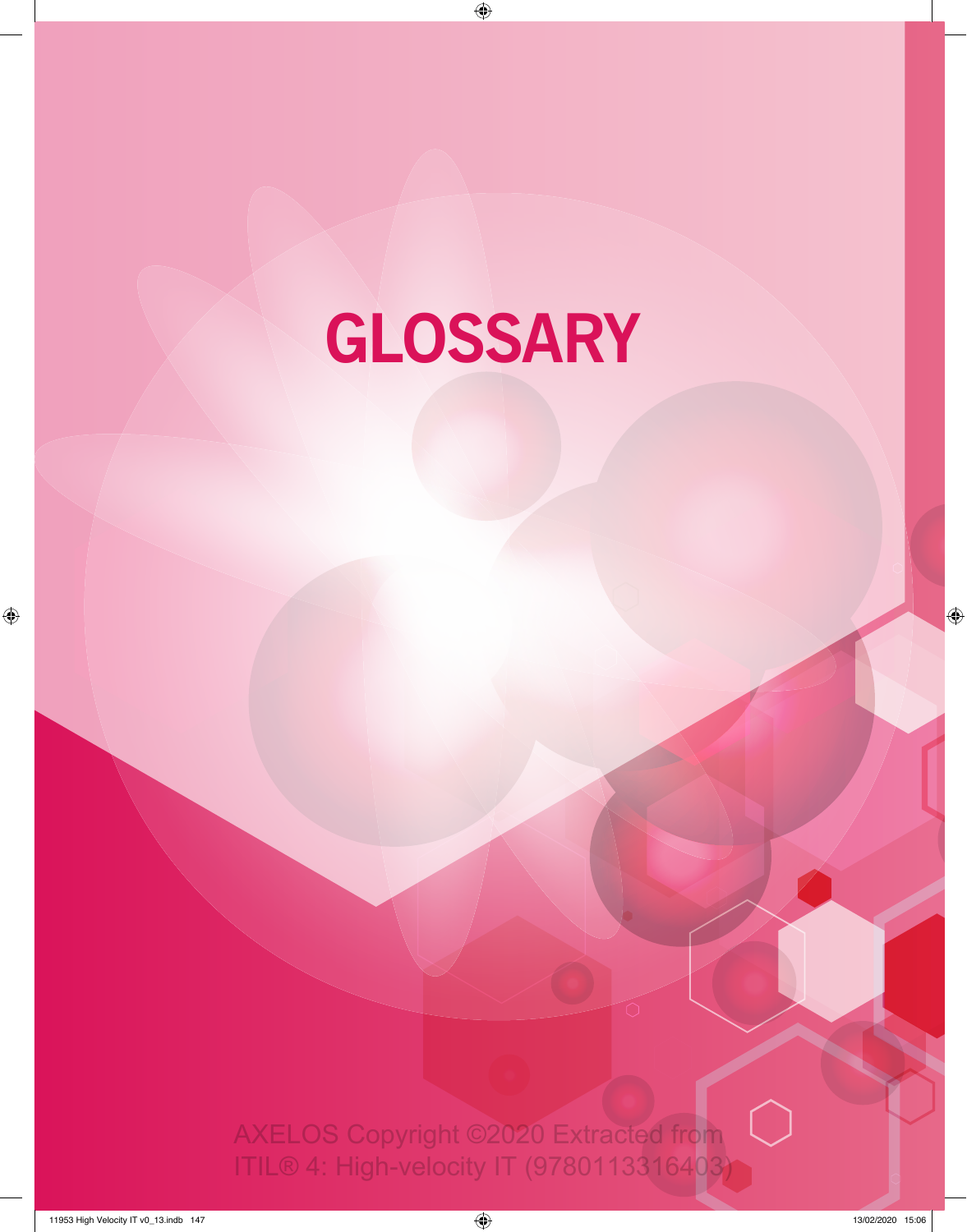## **Glossary**

## adaptive system

A system in which the behaviour of agents changes and they self-organize in response to events.

## AIOps

The application of machine learning and big data to IT operations to receive continuous insights which provide continuous fixes and improvements via automation. Also referred to as 'artificial intelligence for IT operations' or 'algorithmic IT operations'.

## Andon

A system, either manual or automated, used to notify workers and other parts of an organization of quality or process issues. The Andon system originated in manufacturing, but is now widely used in IT.

## backlog

A list of new features for a product. The list may consist of user stories which are structured in a way that describes who wants the feature and why. It is also a generic term that can be defined in terms of releases, sprints, and products.

## big data

The use of very large volumes of structured and unstructured data from a variety of sources to gain new insights.

## blameless post-mortem

A non-judgemental description and analysis of the circumstances and events that preceded an incident.

## blockchain

An open, distributed ledger that can record transactions between two parties efficiently and in a verifiable and permanent way.

## business case

A justification for the expenditure of organizational resources, providing information about costs, benefits, options, risks, and issues.

## chaos engineering

The discipline of experimenting on a system in order to build confidence in the system's capability to withstand turbulent conditions in production.

## chaos monkey

A tool that tests the resilience of IT systems by intentionally disabling components in production to test how remaining systems respond to the outage.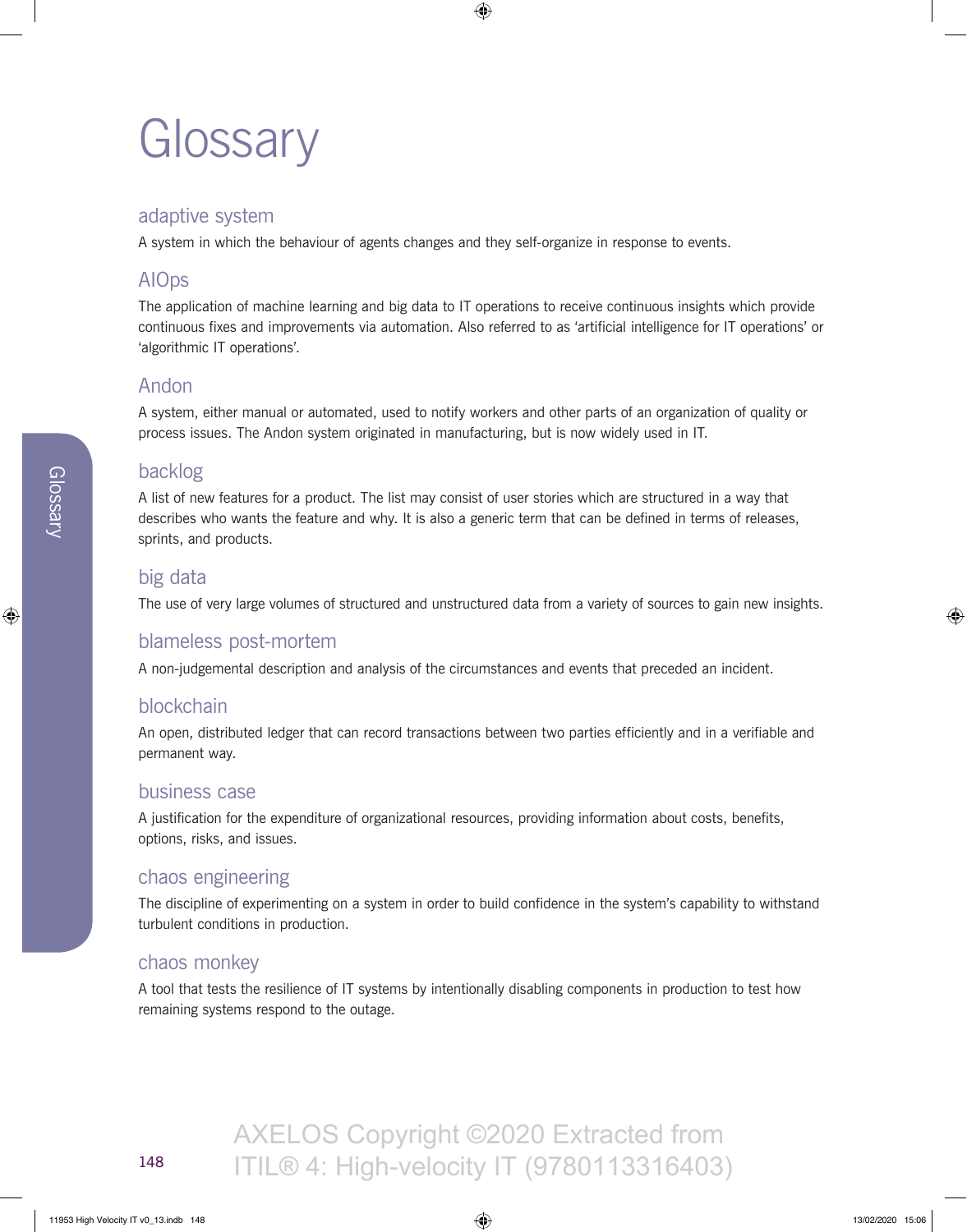## complex adaptive systems

Systems that adapt in, and co-evolve with, a changing environment, resulting in:

- behaviour that is not predicted by the behaviour of parts of the system
- the inability to examine the system in isolation from the other systems in its environment.

#### complex system

A system in which agents' interactions are dynamic and often unpredictable.

## complexity thinking

A systems thinking approach based on the recognition and understanding of the various levels of complexity inherent in the systems and the context in which they operate.

#### compliance

Both the act and result of ensuring that a standard or set of guidelines is followed, or that proper, consistent accounting or other practices are being employed.

## configuration management database (CMDB)

A database used to store configuration records throughout their lifecycle. The CMDB also maintains the relationships between configuration records.

#### containerization

The technique of packaging software into standardized lightweight, stand-alone, executable units for development, shipment, and deployment.

#### continuous delivery

An approach to software development in which software can be released to production at any time. Frequent deployments are possible, but deployment decisions are taken case by case, usually because organizations prefer a slower rate of deployment.

#### continuous deployment

An approach to software development in which changes go through the pipeline and are automatically put into the production environment, enabling multiple production deployments per day. Continuous deployment relies on continuous delivery.

#### continuous integration

An approach to integrating, building, and testing code within the software development environment.

#### control

The means of managing a risk, ensuring that a business objective is achieved, or that a process is followed.

#### cost of delay

The benefits that are expected to be lost when the launch or update of a service offering is delayed.

#### cultural fit

The ability of an employee or a team to work comfortably in an environment that corresponds with their own beliefs, values, and needs.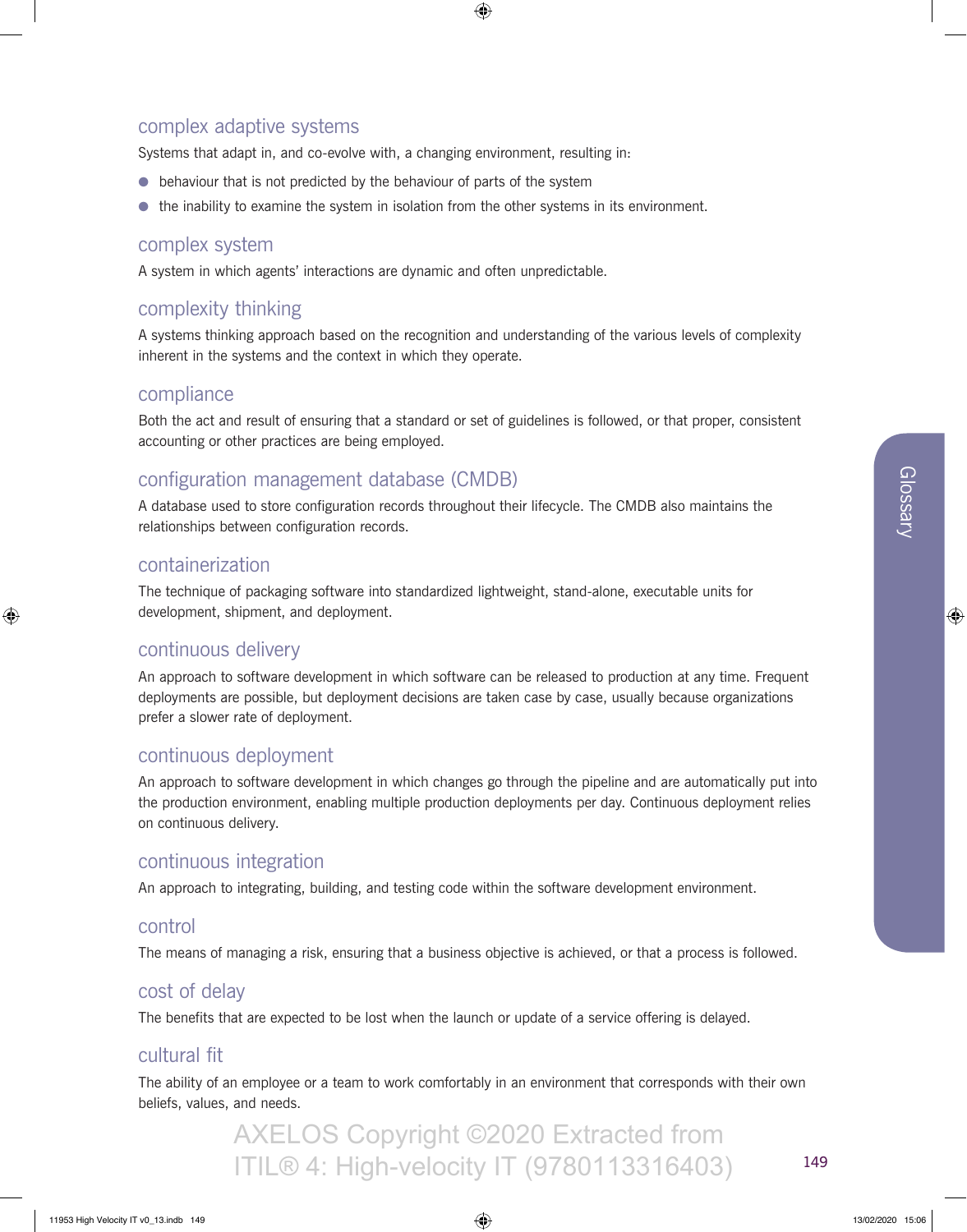## customer experience (CX)

The sum of functional and emotional interactions with a service and service provider as perceived by a customer.

#### customer journey

The complete end-to-end experience that service customers have with one or more service providers and/or their products through touchpoints and service interactions.

#### customer orientation

An approach to sales and customer relations in which staff focus on helping customers to meet their long-term needs and wants.

#### cycle time

The amount of time required to complete a discrete unit of work, converting inputs into outputs.

#### data

Information that has been translated into a form that is efficient for movement or processing.

## data analytics

A branch of data science focused on analysing raw data in order to draw conclusions about it, using highly automated techniques.

## definition of done

A checklist of the agreed criteria for a proposed product or service.

## design thinking

A practical and human-centred approach used by product and service designers to solve complex problems and find practical and creative solutions that meet the needs of an organization and its customers.

## digital organization

An organization that is enabled by digital technology to do business significantly differently, or to do significantly different business.

## digital product

A product is digital when digital technology plays a significant role in its goods, resources, or associated service interactions.

## digital technology

Technology that digitizes something or processes digital data. Digital technology refers to information technology (IT) and the parts of operational technology (OT) that have been digitized. *Se*e *also* digitization.

## digital transformation

The use of digital technology to enable a significant improvement in the realization of an organization's objectives that could not feasibly have been achieved by non-digital means.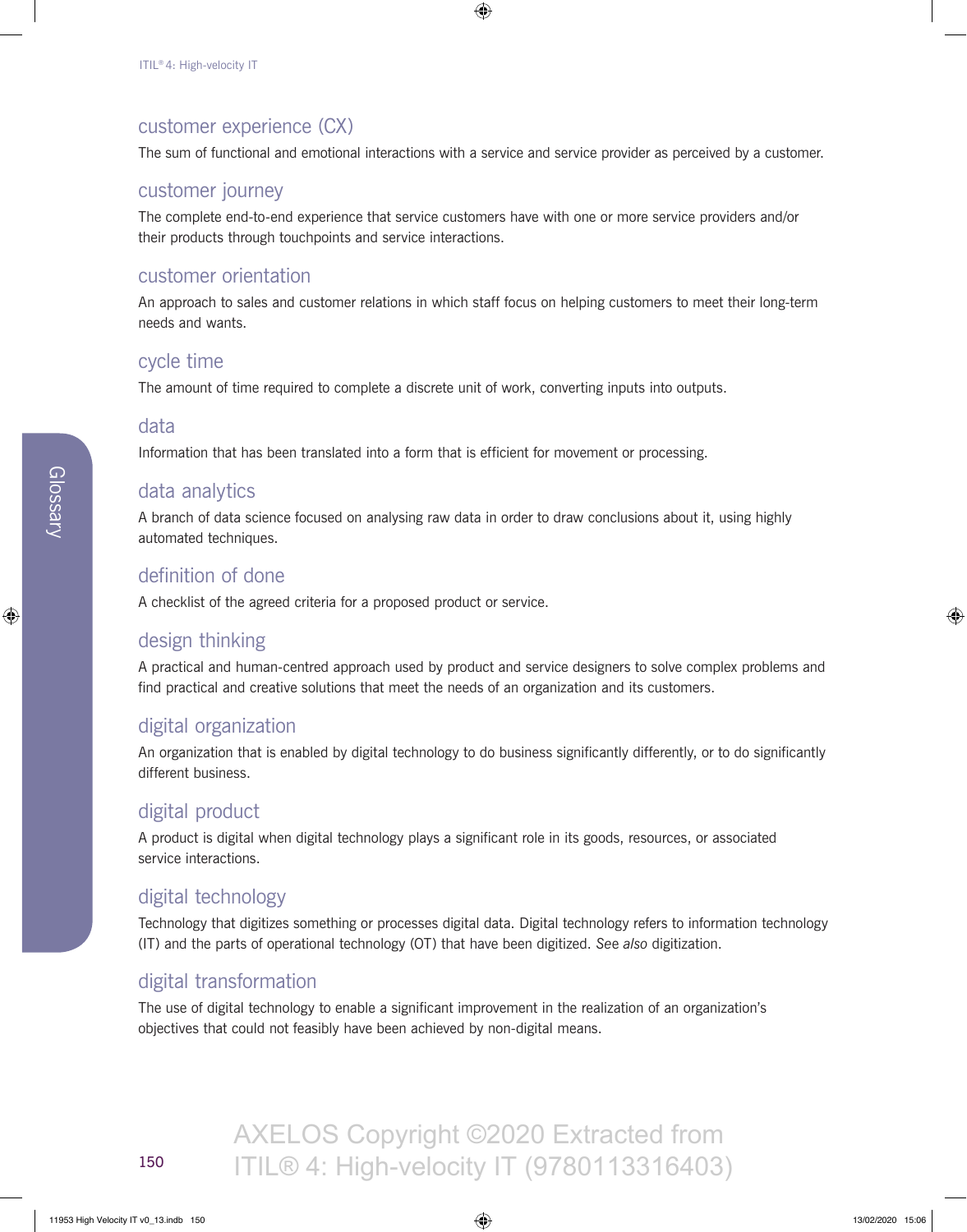## digitization

The process of transforming something (e.g. text, sound, or images) from analogue to digital form by expressing the information in binary digits.

#### double-loop learning

A form of learning that takes place when examining the purpose and function of work being done, without taking the existing organizational structure for granted. Also known as 'reframing'.

## early-life support (ELS)

A period of time associated with the release of service components to users, when additional resources are allocated to user support and service operations. Early-life support can also be applied to the onboarding or offboarding of users from a service.

#### emotional intelligence

The ability to understand the way people feel and react, and to use this skill to make good judgements and to avoid or solve conflicts.

#### epic

A high-level definition of a requirement that has not yet been sufficiently refined or understood. Eventually an epic will be refined or broken down into several user stories and requirements.

#### ethics

A system of principles that defines what is good for individuals and society.

#### gap analysis

An activity that compares two sets of data and identifies the differences; for example, comparing a set of requirements with the actual delivery, or the current state of an organization with a target future state.

#### governance

The means by which an organization is directed and controlled.

## high-velocity IT

The application of digital technology for significant business enablement, where time to market, time to customer, time to change, and speed in general are crucial. High velocity is not restricted to fast development; it is required throughout the service value chain, from innovation at the start, through development and operations, to the actual realization of value.

## high-velocity IT operating model

An IT operating model where digital technology plays a major role in the co-creation of value.

#### improvement

A deliberately introduced change that results in increased value for one or more stakeholders.

#### indicator

A metric that is used to assess and manage something.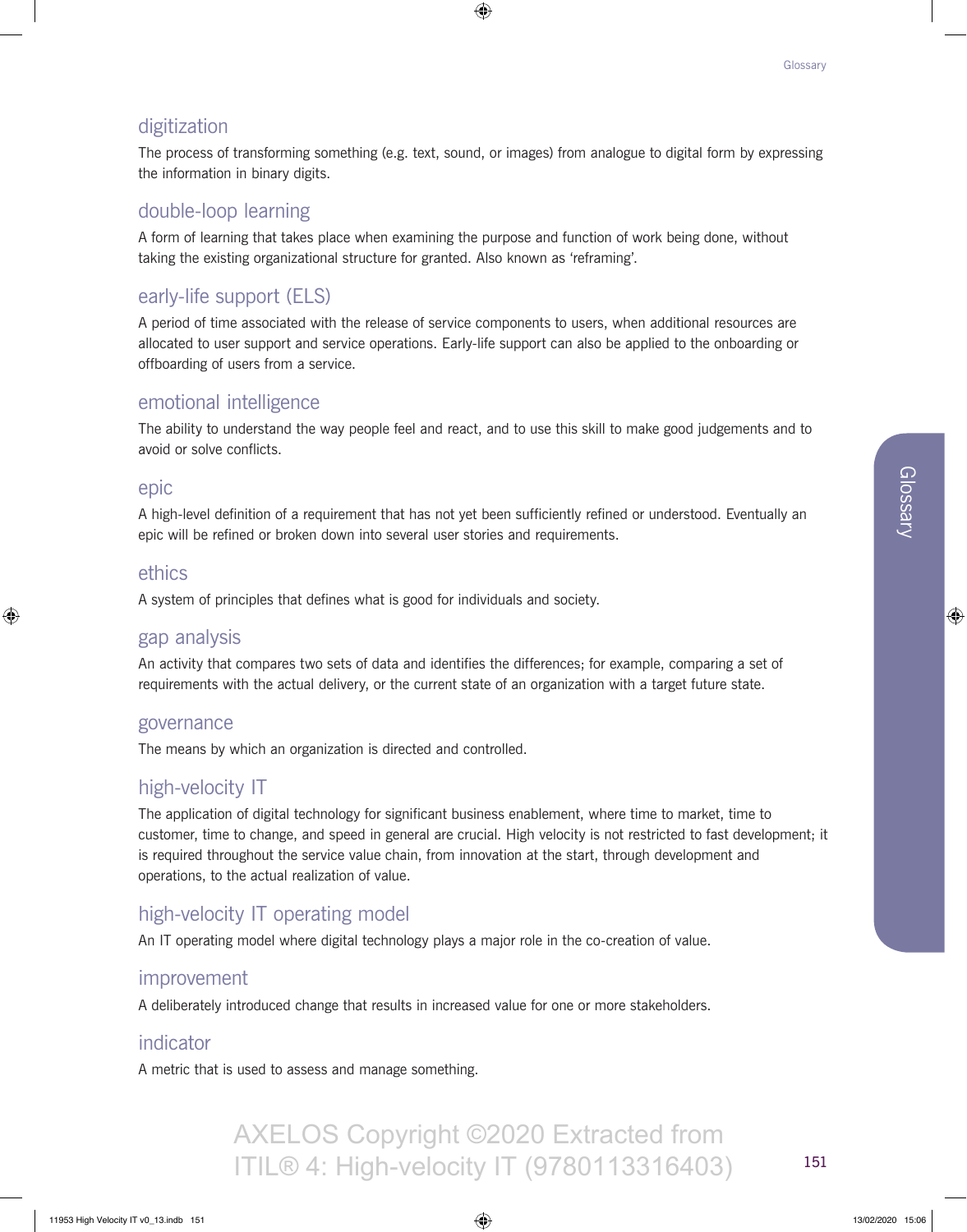## information model

The construct of information, related to the taxonomy and relationships of data to other data, required to present and share content in a meaningful and representative way.

## information technology

The application of digital technology to store, retrieve, transmit, and manipulate data (data processing), often in the context of a business or other kind of organization.

## integration of duties

Having a task that is prone to fraud or error performed by one person because other controls have been applied. This serves as an alternative to separation (or segregation) of duties.

## intelligent disobedience

Deliberately disobeying or disregarding rules in order to avoid a dangerous situation, or 'doing the right thing'.

## ITIL continual improvement model

A model which provides organizations with a structured approach to implementing improvements.

## ITIL guiding principles

Recommendations that can guide an organization in all circumstances, regardless of changes in its goals, strategies, type of work, or management structure.

## ITIL service value chain

An operating model for service providers that covers all the key activities required to effectively manage products and services.

## ITIL service value chain activity

A step of the value chain that an organization takes in the creation of value.

#### Kanban

A method for visualizing work, identifying potential blockages and resource conflicts, and managing work in progress.

#### lead time

The time taken to complete the execution of a process, usually measured from a specific perspective (e.g. that of the customer).

## Lean culture

A work environment where trust, respect, curiosity, enquiry, playfulness, and intensity all co-exist to support learning and discovery.

#### machine learning

An applied form of artificial intelligence, based on the principle of systems responding to data, and adapting their actions and outputs as they are continually exposed to more of it.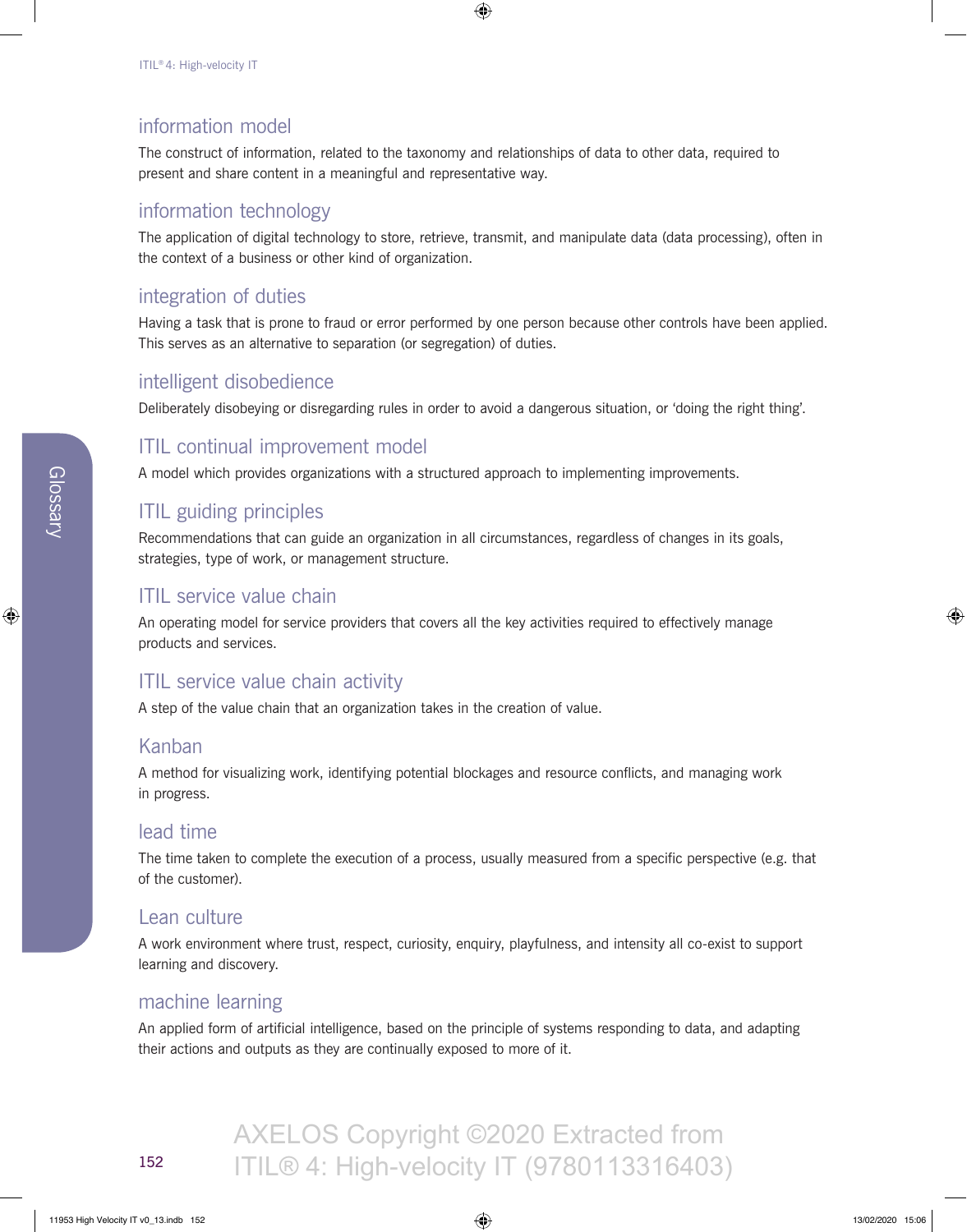#### measurement

A means of decreasing uncertainty based on one or more observations that are expressed in quantifiable units.

#### metric

A measurement or calculation that is monitored or reported for management and improvement.

#### microservices

A variation of the service-oriented architecture in which an application is designed and developed as a set of small, loosely coupled services, each running in its own process and using lightweight mechanisms to communicate.

## minimum viable approach

A technique of providing users with the minimum set of capabilities to enable rapid assessment and learning. Minimum viable approaches can be applied to products, services, practices, processes, and process outputs.

## multi-sourcing

The use of multiple service providers offering similar (if not the same) services, balancing the risks of relying on a single provider with the overhead of managing work across multiple providers.

## operating model

A conceptual and/or visual representation of how an organization co-creates value with its customers and other stakeholders, as well as how the organization runs itself.

## operation

The routine running and management of an activity, product, service, or other configuration item.

#### operational technology

The application of digital technology for detecting or causing changes in physical devices through monitoring and/or control.

#### organization

A person or a group of people that has its own functions with responsibilities, authorities, and relationships to achieve its objectives.

## paradoxical intervention

A management technique that relies on asking staff for something in order to achieve the opposite result; for example, asking for more risks to be taken to decrease their impact.

#### peer review

A judgement on a piece of scientific or other professional work by others working in the same area. When applied in software development, a work product is examined by its developer and one or more colleagues in order to evaluate its technical content and quality. This contributes to assured conformance.

#### plan

The value chain activity that ensures a shared understanding of the vision, current status, and improvement direction for all four dimensions and all products and services across an organization.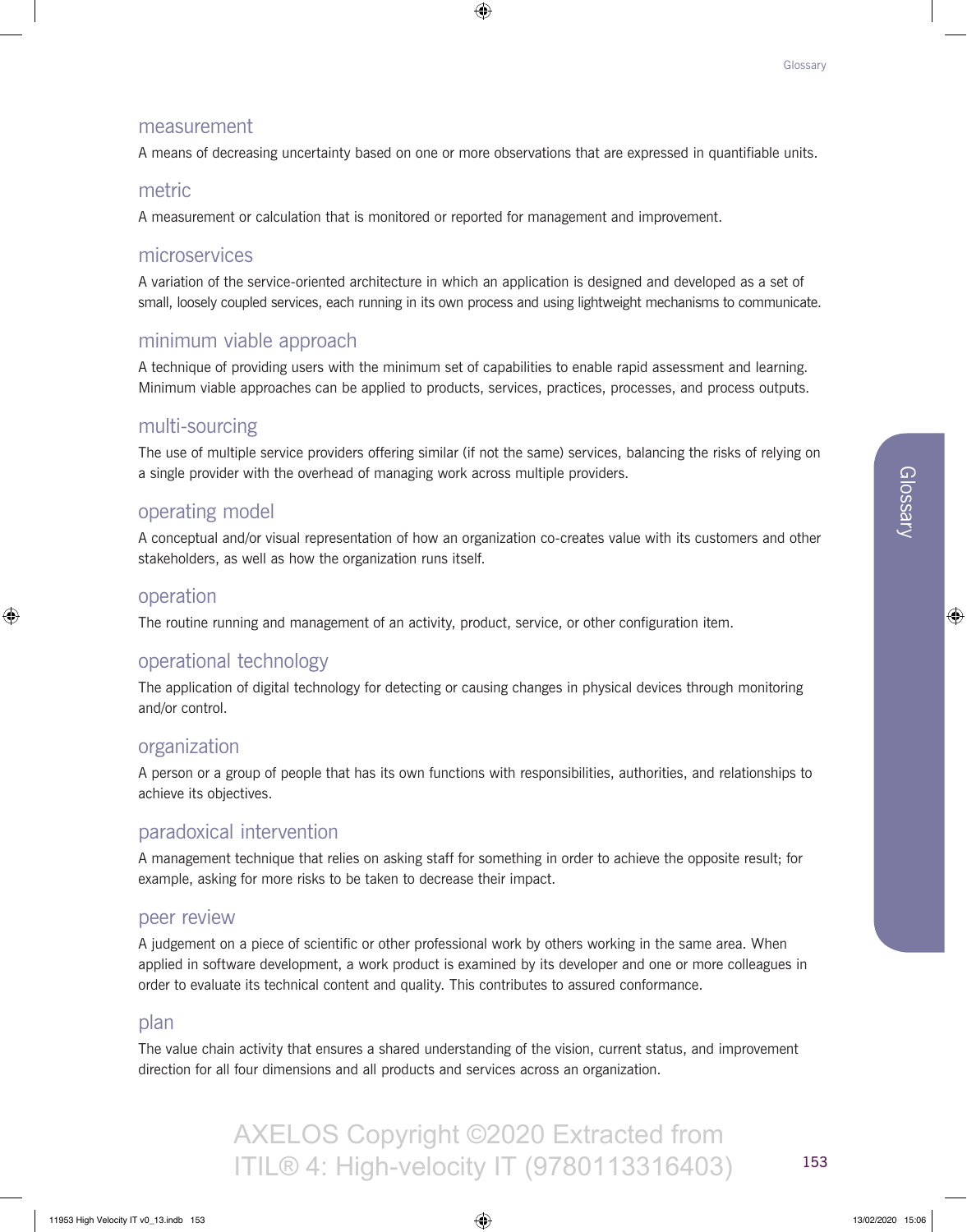#### product owner

A role in a Scrum team that is responsible for: defining user stories and acceptance criteria; prioritizing user stories in a backlog; clarifying requirements and answering questions from the development team; and assisting with demonstrations to customers.

## RACI

A model used to help define roles and responsibilities. RACI stands for responsible, accountable, consulted, and informed.

## reconstructing for service agility

An approach to organizing knowledge work and service provision that reflects its complex and social nature.

#### report

A detailed communication of information or knowledge about a topic or event.

#### rich data

Data that is accurate, precise, and subjected to rigorous quality control.

#### risk

A possible event that could cause harm or loss or make it more difficult to achieve objectives. Can also be defined as uncertainty of outcome and can be used in the context of measuring the probability of positive outcomes as well as negative outcomes.

#### role

A role is a set of responsibilities, activities, and authorizations granted to a person or team in a specific context.

#### safety culture

A climate in which people are comfortable being (and expressing) themselves.

#### Scrum

An iterative, timeboxed approach to product delivery that is described as 'a framework within which people can address complex adaptive problems, while productively and creatively delivering products of the highest possible value' (*The Scrum Guide* by Ken Schwaber and Jeff Sutherland, updated 2017).

#### service empathy

The ability to recognize, understand, predict, and project the interests, needs, intentions, and experiences of another party, in order to establish, maintain, and improve the service relationship.

#### service integration and management

The coordination and orchestration of work across all suppliers involved in the development and delivery of products and services.

#### service interaction

A reciprocal action between a service provider and a service consumer that co-creates value.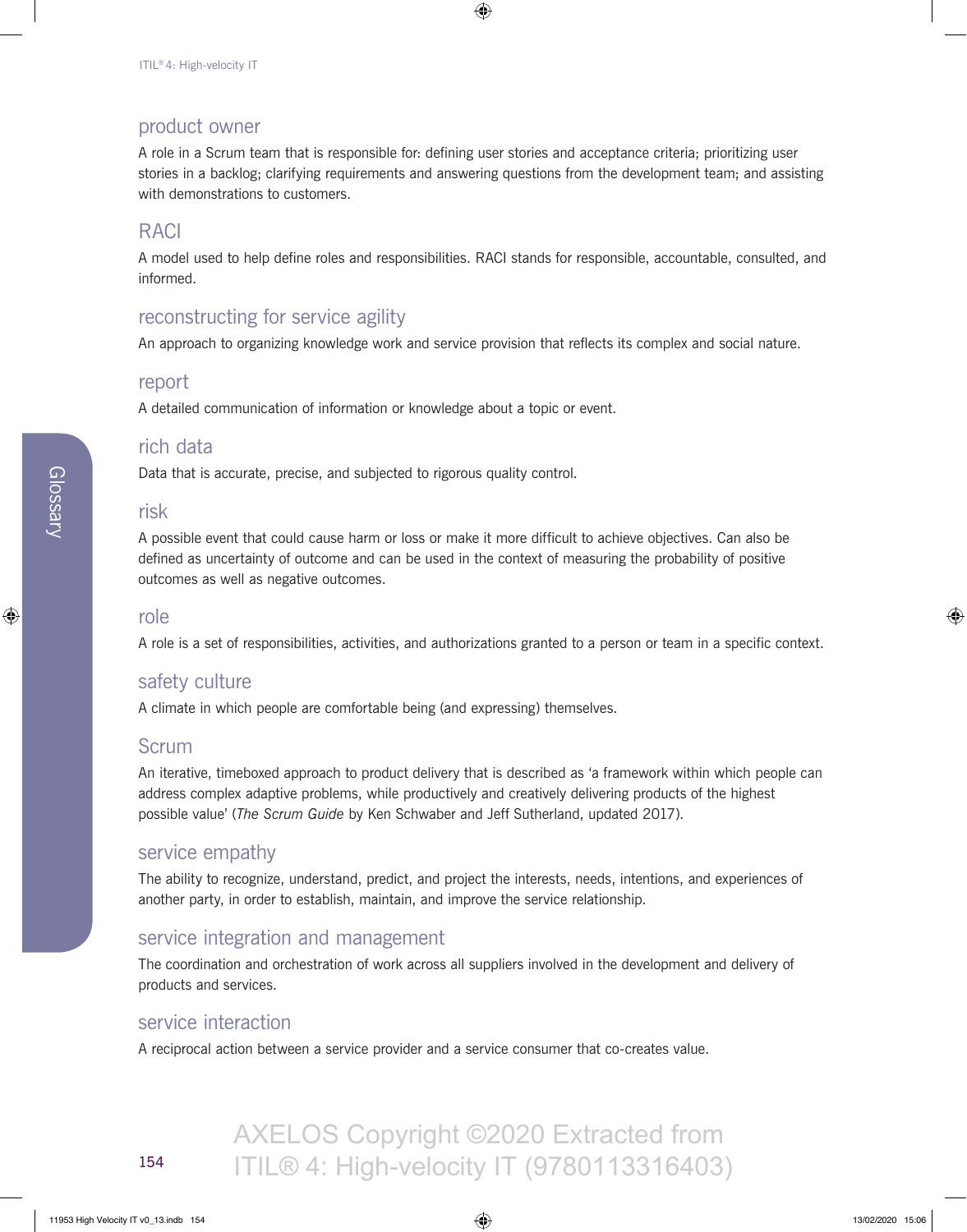## service level

One or more metrics that define expected or achieved service quality.

## service level agreement (SLA)

A documented agreement between a service provider and a customer that identifies both the services required and the expected level of service.

#### service management

A set of specialized organizational capabilities for enabling value for customers in the form of services.

#### service mindset

An important component of the organizational culture that defines an organization's behaviour in service relationships. A service mindset includes the shared values and guiding principles adopted and followed by an organization.

#### service quality

The totality of a service's characteristics that are relevant to its ability to satisfy stated and implied needs.

## service value system (SVS)

A model representing how all the components and activities of an organization work together to facilitate value creation.

## service-dominant logic

A mental model of an (economic) exchange in which organizations co-create value by applying their competencies and other resources for the benefit of each other.

## shift-left approach

An approach to managing work that focuses on moving activities closer to the source of the work, in order to avoid potentially expensive delays or escalations. In a software development context, a shift-left approach might be characterized by moving testing activities closer to (or integrated with) development activities. In a support context, a shift-left approach might be characterized by providing self-help tools to end-users.

#### Simian army

An open-source toolset for chaos engineering developed by Netflix®.

## single-loop learning

The type of learning that takes place when fixing problems within the present organizational structure so that the system will function better without altering its structure.

## site reliability engineering (SRE)

A discipline that incorporates aspects of software engineering and applies them to infrastructure and operations problems with the goal of creating ultra-scalable and highly reliable software systems.

AXELOS Copyright ©2020 Extracted from

#### sprint

A fixed timeframe (typically of 2–4 weeks) for creating selected features from the backlog.

155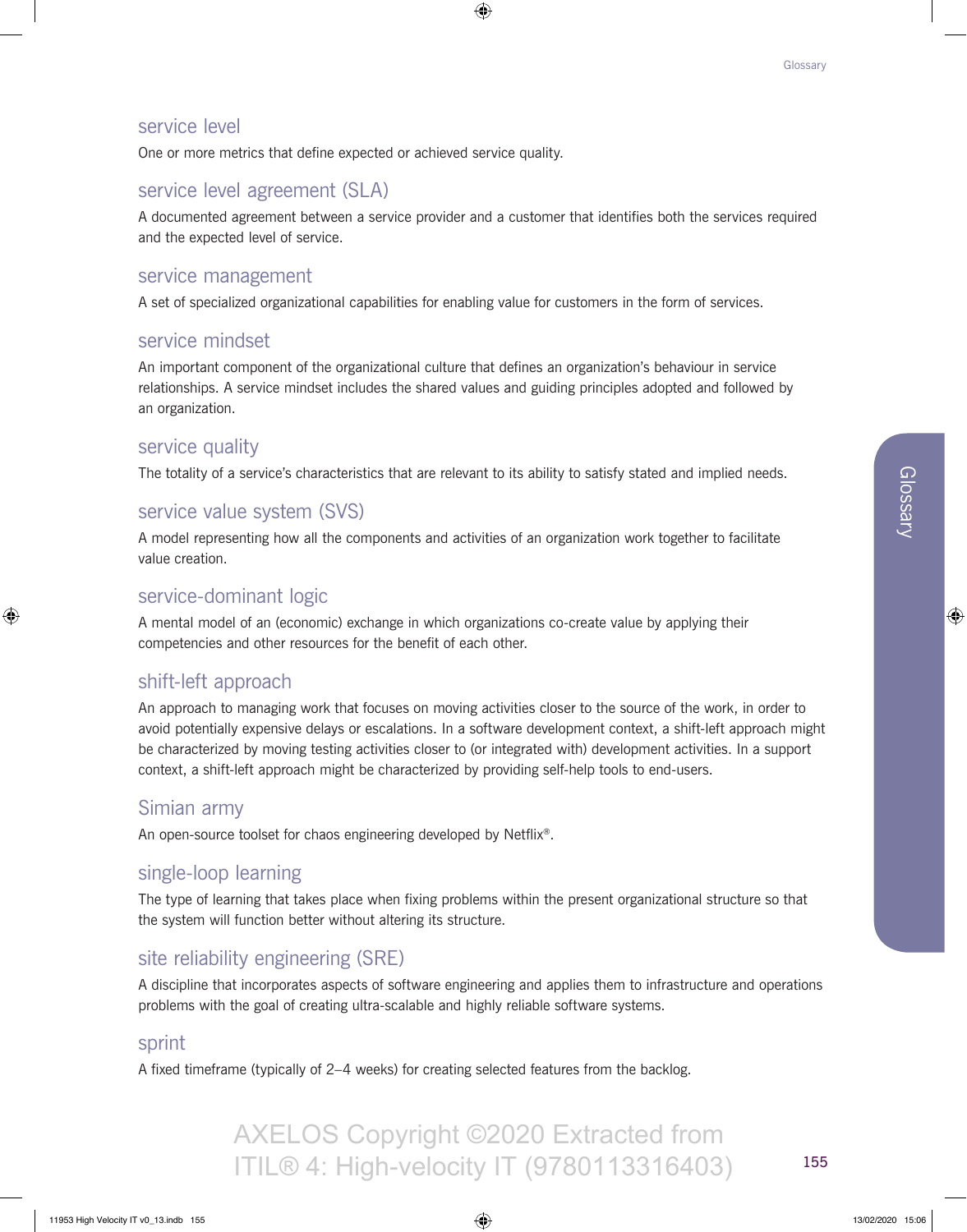## stakeholder

A person or organization that has an interest or involvement in an organization, product, service, practice, or other entity.

## strategy

A broad approach or course of action defined by an organization for achieving its objectives.

## stress prevention

The prevention, monitoring, and remediation of unhealthy tension in the workplace.

## systems thinking

A holistic approach to analysis and decision-making that focuses on the relationship between a system's components and the way the system works, both as a whole and within the context of larger systems.

## technical debt

The total rework backlog accumulated by choosing workarounds instead of system solutions that would take longer.

## theory of constraints

A methodology for identifying the most important limiting factor (i.e. constraint, often referred to as a bottleneck) that stands in the way of creating value, and then systematically correcting that constraint until it is no longer the limiting factor.

## time value profile

A depiction of the change in value of a requirement, output, or outcome over time.

## Toyota Kata

A mental model and behaviour pattern for scientific thinking and routines for practice and coaching.

## user experience (UX)

The sum of the functional and emotional interactions with a service and service provider as perceived by a user.

#### user story

A technique in Agile software development that uses natural language to describe desired outcomes and benefits from the point of view of a specific persona (typically the end-user), usually in the form of 'who, what, and why'.

## utility

The functionality offered by a product or service to meet a particular need. Utility can be summarized as 'what the service does' and can be used to determine whether a service is 'fit for purpose'. To have utility, a service must either support the performance of the consumer or remove constraints from the consumer. Many services do both.

#### value

The perceived benefits, usefulness, and importance of something.